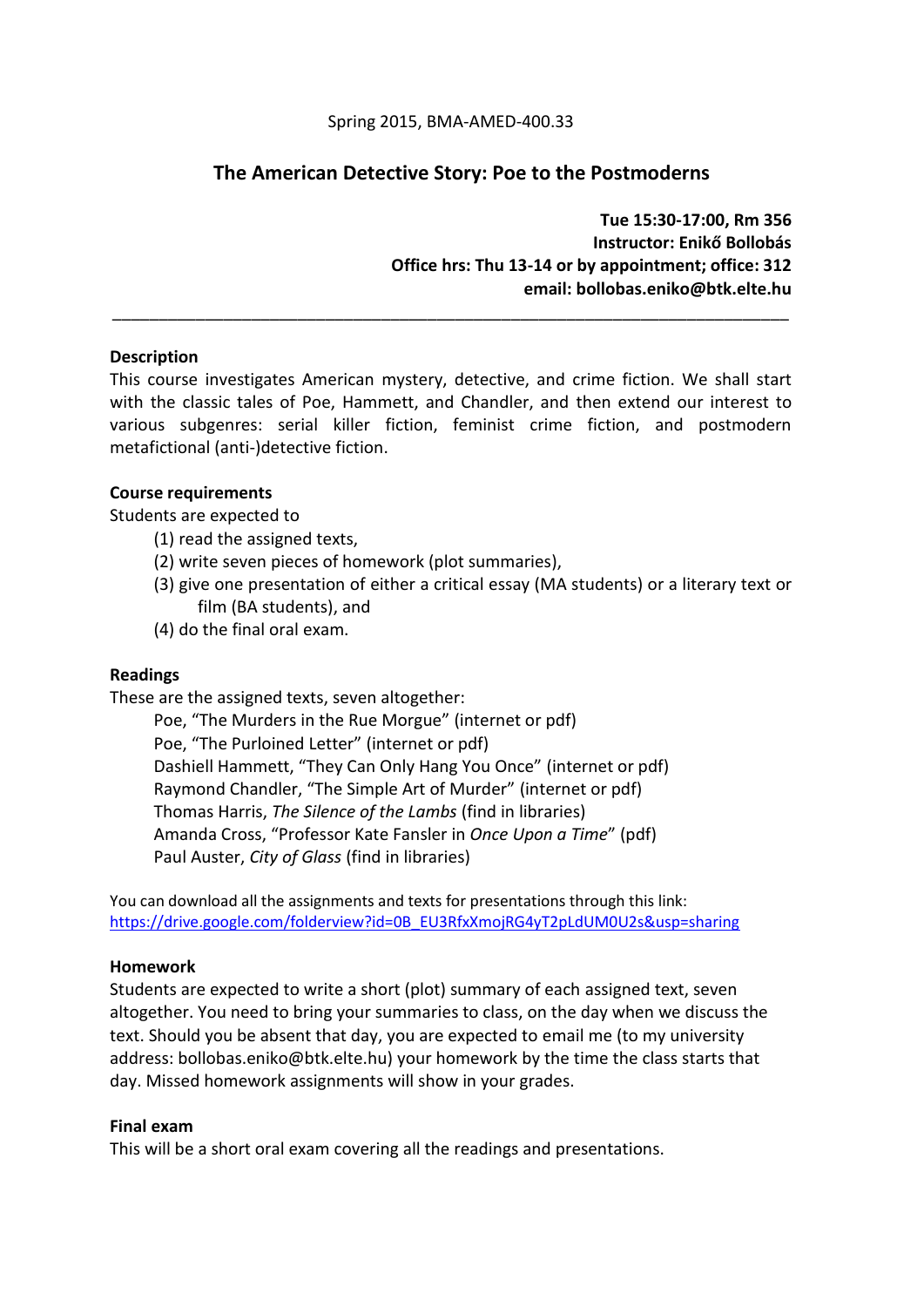# **Schedule of classes**

| February 10                                                                                                                                                                                                                    | <b>Orientation, introductory lecture</b>                                                                |  |
|--------------------------------------------------------------------------------------------------------------------------------------------------------------------------------------------------------------------------------|---------------------------------------------------------------------------------------------------------|--|
| MYSTERY FICITON: Poe, "The Murders in the Rue Morgue"<br>February 17<br>Homework: one page plot summary (not taken off the internet)                                                                                           |                                                                                                         |  |
| <b>February 24</b>                                                                                                                                                                                                             | Poe, "The Murders in the Rue Morgue" (cont'd)                                                           |  |
| Presentation (BA students):<br>- read and give plot summaries of Poe's "Hop-Frog" and "The System of Dr. Tarr and Mr. Fether"                                                                                                  |                                                                                                         |  |
| - read and give plot summary of Sophocles' Oedipus Rex                                                                                                                                                                         |                                                                                                         |  |
|                                                                                                                                                                                                                                |                                                                                                         |  |
| March 3                                                                                                                                                                                                                        | Poe, "The Purloined Letter"<br>Homework: one page plot summary (not taken off the internet)             |  |
| Presentation (BA student):<br>- read and give plot summaries of Poe's "William Wilson" and Babits's Gólyakalifa (The Nightmare)                                                                                                |                                                                                                         |  |
|                                                                                                                                                                                                                                |                                                                                                         |  |
| March 10                                                                                                                                                                                                                       | Poe, "The Purloined Letter" (cont'd)                                                                    |  |
| Presentations (MA students):<br>- read and give critical summary of Lacan's "Seminar on the 'Purloined Letter'"                                                                                                                |                                                                                                         |  |
| - read and give critical summary of John T. Irwin, "Detective Fiction as High Art"                                                                                                                                             |                                                                                                         |  |
|                                                                                                                                                                                                                                |                                                                                                         |  |
| March 17                                                                                                                                                                                                                       | <b>DETECTIVE FICTION</b><br>Dashiell Hammett, "They Can Only Hang You Once"                             |  |
| Homework: one page plot summary (not taken off the internet)                                                                                                                                                                   |                                                                                                         |  |
| Presentation (BA student): Dashiell Hammett, The Maltese Falcon (1929); give critical summary of the<br>novel; show film (1940; dir. John Huston; Humphrey Bogart as PI Sam Spade) (find book)                                 |                                                                                                         |  |
|                                                                                                                                                                                                                                |                                                                                                         |  |
| March 24                                                                                                                                                                                                                       | Raymond Chandler, "The Simple Art of Murder"<br>Homework: one page summary (not taken off the internet) |  |
| Presentation (BA student): Raymond Chandler, The Big Sleep (1939); give critical summary of the<br>novel; analyze and show excerpts of the film (1946; dir. Howard Hawks; Humphrey Bogart as<br>detective Marlowe) (find book) |                                                                                                         |  |

. . . . . . . . . . . . . . . . . . . . . . . . . . . . . . . . . . . . . . . . . .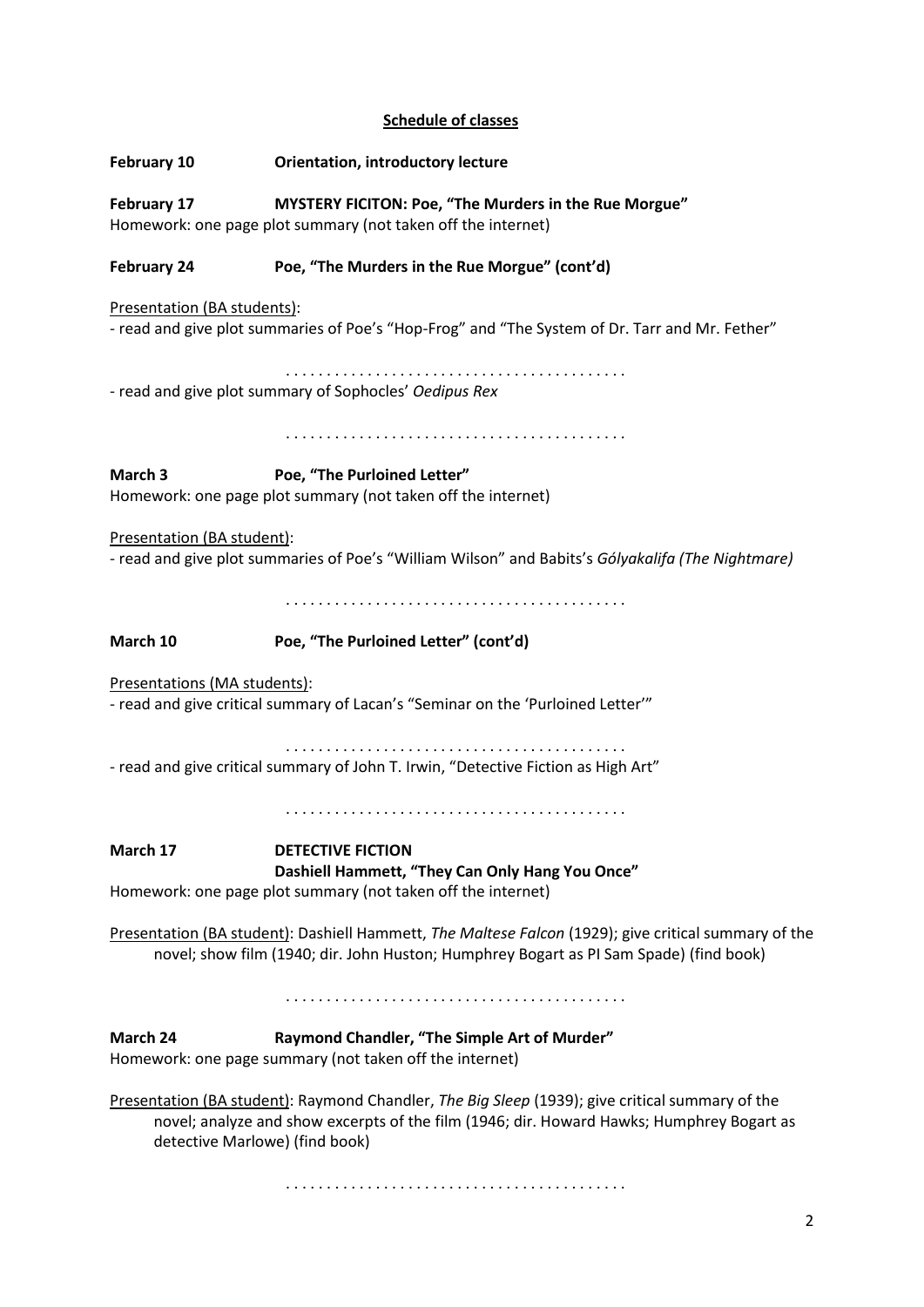| March 31 | student presentation of Raymond Chandler, The Long Goodbye |
|----------|------------------------------------------------------------|
|          |                                                            |

Presentation (BA student):

give critical summary of the novel (1953); analyze and show excerpts of the film (1973; dir. Robert Altman; as Elliott Gould as Philip Marlowe) (find book)

novel: . . . . . . . . . . . . . . . . . . . . . . . . . . . . . . . . . . . . . . . . . .

film: . . . . . . . . . . . . . . . . . . . . . . . . . . . . . . . . . . . . . . . . . .

**April 7 NO CLASS (spring break)**

**April 14 SERIAL KILLER FICTION Thomas Harris,** *The Silence of the Lambs* (find book)

Homework: one page plot summary (not taken off the internet)

Presentations (MA students):

- find critical articles on the novel as a serial killer narrative; you can also discuss the film, but your primary focus should be on the novel

. . . . . . . . . . . . . . . . . . . . . . . . . . . . . . . . . . . . . . . . . . - discuss Bret Easton Ellis' *American Psycho* as a serial killer narrative

. . . . . . . . . . . . . . . . . . . . . . . . . . . . . . . . . . . . . . . . . .

**April 21 FEMINIST CRIME FICTION Amanda Cross, "Professor Kate Fansler in** *Once Upon a Time***"** (pdf)

Homework: one page plot summary (not taken off the internet)

Presentations (BA students):

- Amanda Cross, *The James Joyce Murder* (1967) (find book)

. . . . . . . . . . . . . . . . . . . . . . . . . . . . . . . . . . . . . . . . . .

- Sue Grafton, *A Is for Alibi* (find book)

. . . . . . . . . . . . . . . . . . . . . . . . . . . . . . . . . . . . . . . . . .

Presentation (MA student):

- Lillian S. Robinson, "Postmurderism." The Women's Review of Books, 12, 10/11 (1995), 32. Stable URL: http://www.jstor.org/stable/4022181

. . . . . . . . . . . . . . . . . . . . . . . . . . . . . . . . . . . . . . . . . .

## **April 28 METAFICTIONAL DETECTIVE FICTION**

## **Paul Auster,** *City of Glass* (find book)

Homework: one page plot summary (not taken off the internet)

Presentation (MA student):

- read and give critical summary of Alison Russell, "Deconstructing *The New York Trilogy:* Paul Auster's Anti-Detective Fiction." *Critique* 31, 2 (1990): 71-84.

. . . . . . . . . . . . . . . . . . . . . . . . . . . . . . . . . . . . . . . . . .